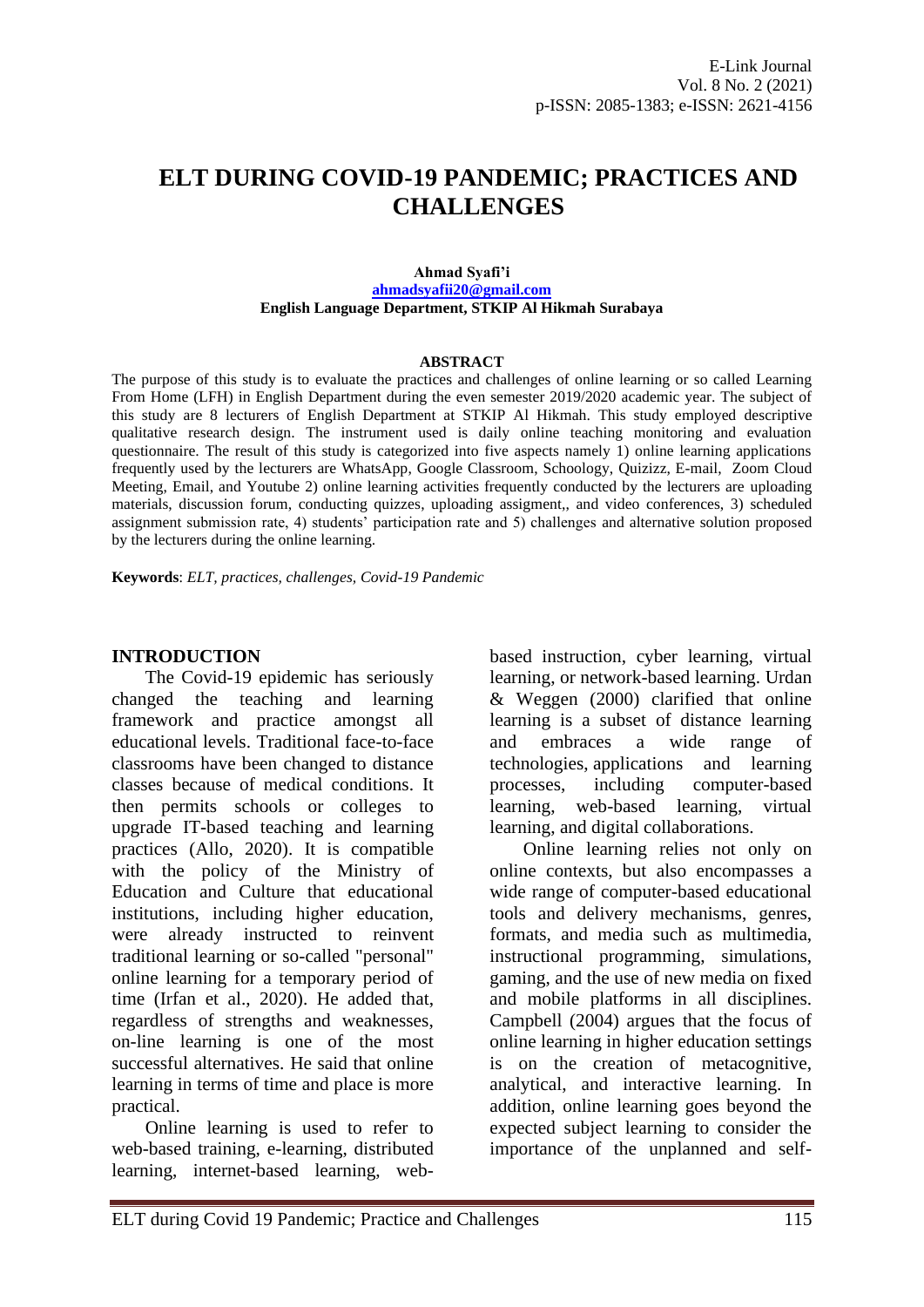directed learner to optimize incidental learning and enhance results.

In a comparative analysis, Dabbagh and NannaRitland (2005) explored the discrepancies between conventional and online learning environments and argued that traditional learning environments are bound by a) the position and presence of the teacher and student; (b) portrayed in real time; (c) regulated by the instructor; and (d) linear in teaching methods. The use of emerging knowledge and communication technology, asynchronous communication and real-time information, online teaching and learning environments are unbound and complex. Online learning environments provide several pedagogical methods and are often distinguished by active student-centered teaching approaches (Baker, 2003).

Online learning appeals to a significant number of students because it provides versatility in participation, ease of access and convenience. Furthermore, online learning is anticipated to expand to play a significant role in higher learning. In a recent study on the state of online learning in the United States, Allen and Seaman (2013) revealed that over 6.7 million students took at least one online course in the fall of 2012, accounting for 32% of all higher education students. This figure reflects a rise of more than 570,000 students over the previous year a growth rate of 9.3 per cent for online enrolment that significantly exceeds the growth rate of less than 2 per cent of the higher education student population. Online learning within higher education institutions therefore requires the immediate attention of strategic university planners, faculty members and students.

Online learning appeals to a significant number of students because it provides versatility in participation, ease of access and convenience. Furthermore, online learning is projected to continue to play a significant role in higher learning. In a recent study on the state of online learning in the United States, Allen and

Seaman (2013) estimated that over 6.7 million students took at least one online course in the fall of 2012, accounting for 32% of all higher education students. This number is an improvement of the more than 570,000 students registered in the previous year, 9.3 per cent growth in online enrolment far exceeds less than 2 per cent growth in the higher education student population. Online learning within higher education institutions therefore requires the immediate attention of strategic university planners, faculty members and students.

Online learning, on the other hand, may pose severe problem with signal strength, incompatible devices and plagiarism (Arkorful & Abaidoo, 2015). This transformation poses several issues, considering its practicality. The lecturer may have no knowledge of using an online application. Similarly, lack of hardware and software, poor internet connectivity, procrastination of learners, lack of technological knowledge among teachers, lack of orientation for learners, and lack of release time, the lecturer abilityto create and design their online courses have been cited as obstacles to faculty involvement in the creation and teaching of online courses (Nkonge & Gueldenzoph, 2006). The researchers have suggested instruction and resources for teachers. Faculty support is significant due to the number of faculty members who begin online teaching experience with little knowledge of the process of planning, creating, and teaching an online course (Cuellar, 2002)

Several online learning research studies (Fauzi & Sastra Khusuma, 2020) (Fauzi & Sastra Khusuma, 2020) (Hoq, 2020) have been conducted in the area of the implementation of online education (Irfan et al., 2020). Most research in higher education and tertiary education however has been undertaken. This research has been carried out teacher education.

This research concentrated on five components: 1) online applications frequently applied by faculty members; 2)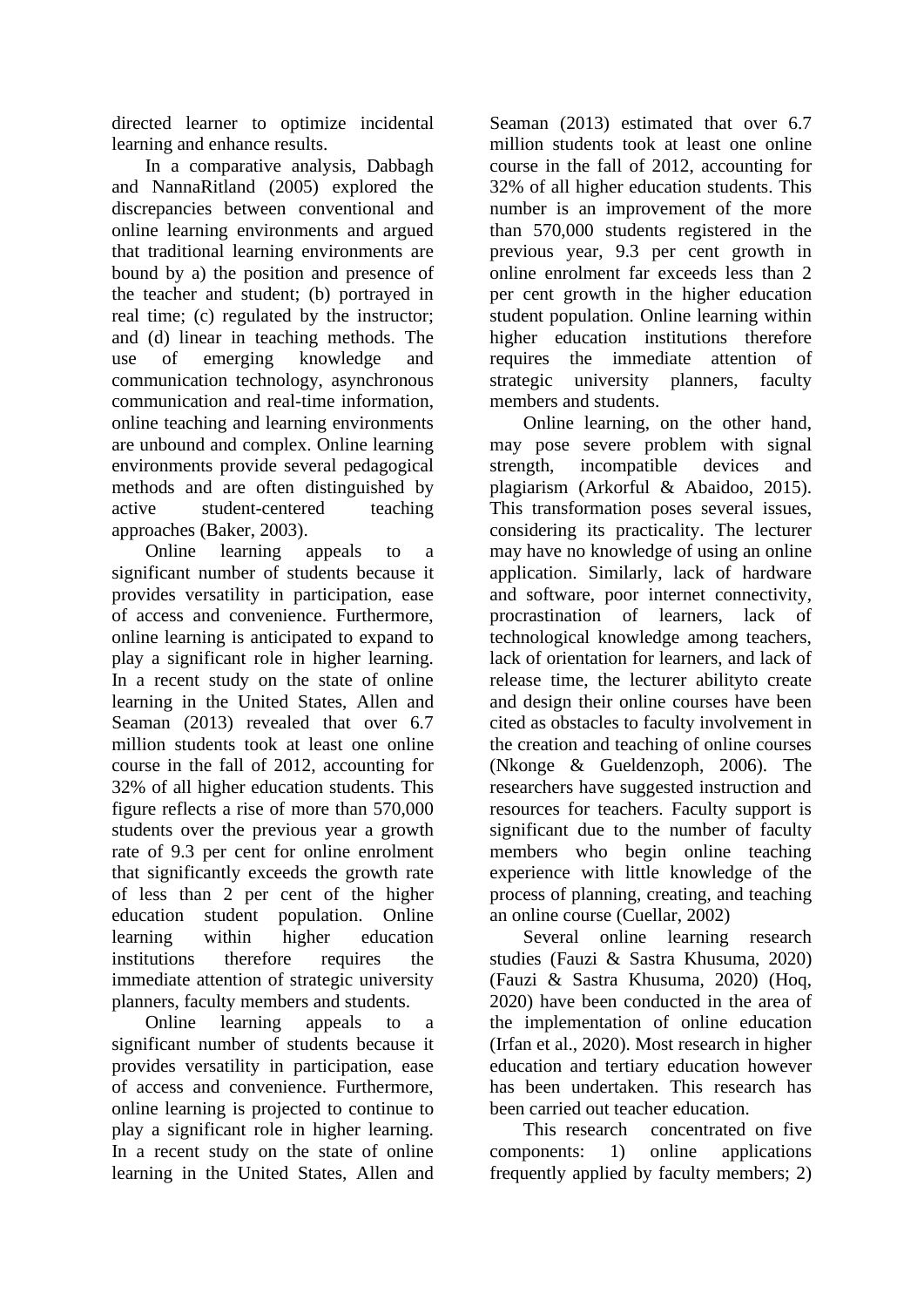online learning activities frequently conducted out by faculty members; 3) submission rates; 4) student participation; and 5) online learning challenges for doctors; and alternative solutions proposed by lecturers.

The findings of this study are expected to expand our insights into the implementation of online learning, particularly in teacher higher education, and also enable teacher higher education administrators to develop best practice in teacher higher education. The researcher also expected that the results will be followed by other researchers to formulate best practice for the implementation of online learning, particularly in higher education.

# **RESEARCH METHOD**

A qualitative methodology was employed in this research. The methodology used is method of survey. The participants in this study were 8 lecturers from English Department of STKIP Al Hikmah Surabaya who taught during the 2019/2020 semester of the academic year. The only instrument used in this analysis was a regular online teaching reporting and assessment questionnaire. It is made up of 13 objects

The questionnaire was rendered in google form, consisting of both open and closed objects, so that the lecturers could easily access it and fill it out after teaching his or her lesson. The data analysis in this study was performed based on an inductive content analysis. Mayring (2015) clarified that content analysis produce response categories based on the free response that was sent by the respondent.

This content analysis requires (a) open coding, at this point by the researcher provides notes of the different responses that come from the respondent (b) make categorization, the researchers group by making categorization based on the themes/categories that arise, and (c) make an abstraction, at this point, the researcher shall make a general definition based on the categories that have been defined. After the content analysis process is completed, the response is measured using descriptive statistics and the results are analyzed in depth, (2) The closed questionnaire shall be computed using descriptive statistics and the results shall be evaluated in depth**.**

# **FINDINGS AND DISCUSSION**

The teaching monitoring and evaluation questionnaire was submitted and completed by the lecturers at the end of the academic year 2019/2020 during the same semester. The results of this study are divided into five aspects, namely: 1) online learning applications often used by lecturers; 2) online learning activities often conducted by lecturers; 3) assignment submission rate; 4) student participation rate; and 5) challenges/difficulties faced by lecturers during online learning.

1) Online learning applications frequently used by the lecturers.

WhatsApp (93 per cent), Google Classroom (61 per cent), Schoology (39 per cent), Quizzes (34 per cent), Email (27 per cent) Zoom Cloud Meeting (20.7 per cent) and Youtube (2 per cent) are subsequently the most frequently used online learning framework or so-called learning management system (LMS). WhatsApp is the most frequent program of online learning (Widiyono, 2020). In addition, it is clarified that WhatsApp enables direct interaction between teachers and students, enabling students to continue learning outside the classroom (Salem M. Alqahtani et al., 2018). Furthermore, its features empower students to interact and correspond in any language and person in the world. Moreover, WhatsApp is claimed to be more data-friendly and student friendly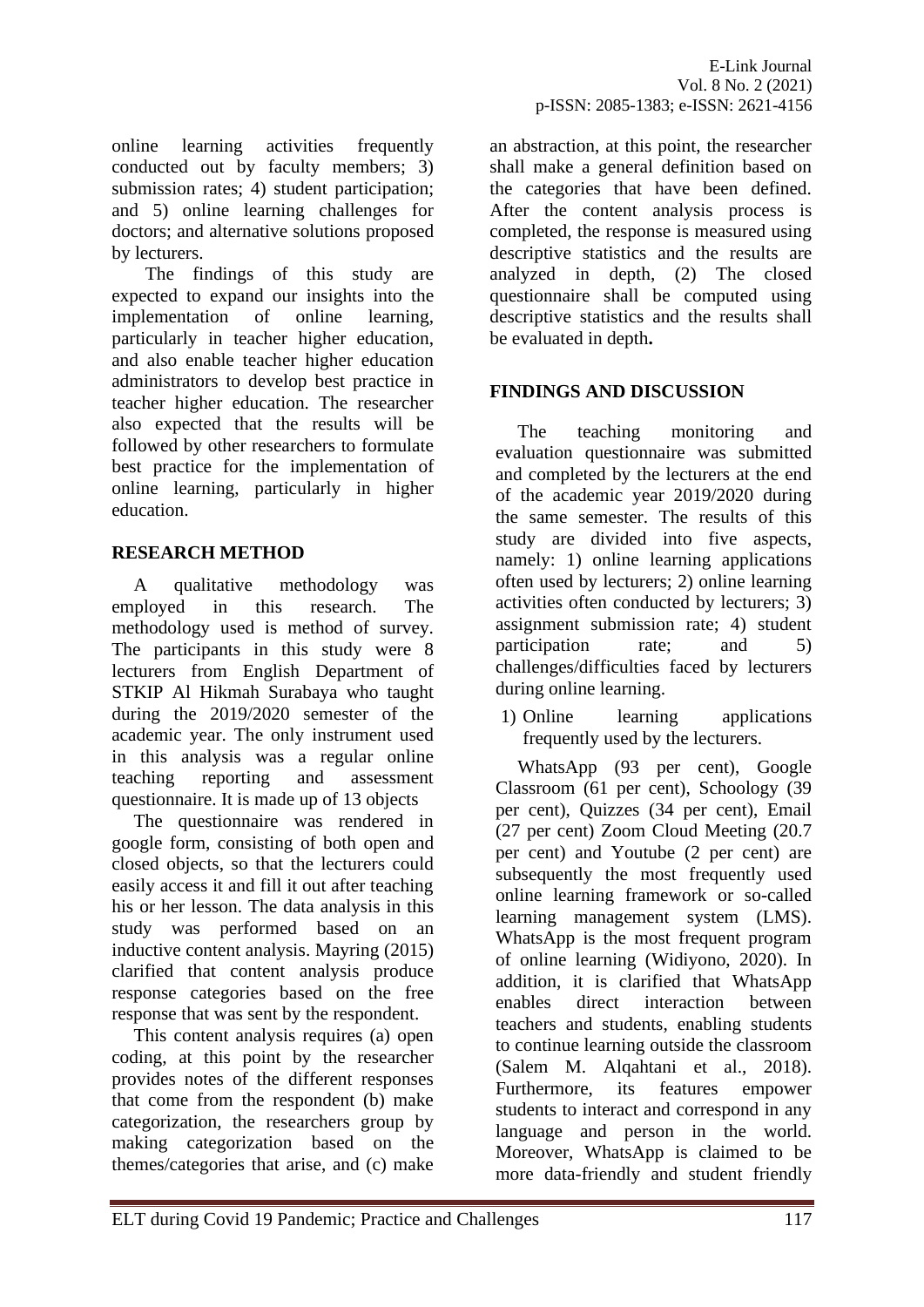(Eko Yulianto et al., 2020). More detailed information on online learning applications or the so-called learning management system (LMS) is shown in the following chart.



#### **Figure 1. Online Learning Applications Most Frequently used by Lecturers**

2) Online learning practices often performed by lecturers

The most frequent online learning practice performed by lecturers is uploading materials (88 per cent). The next learning activity is discussion forum (80 per cent), uploading material (67%), conducting quizzes (66 per cent), uploading scheduled assignment (59 per cent) and video conferences (7 per cent) and more. More detailed information on the online learning tasks mostly undertaken by lecturers can be found on the following chart.



**Figure 2. Online Learning Activities Frequently conducted by the Lecturers**

### 3) Task submission rate

Structured assignments or portfolios are delivered during online learning. The rate of submission of punctual scheduled tasks or portfolios was 43.9 per cent. The rate was not quite sufficient. Various issues have contributed to this finding. The most significant contributing factors to this result would be the network problem and incompatible device. In addition, the absence of an internet signal has become the most critical factor in the online learning process (Riyanda et al., 2020).

4) Participation rate of students during the implementation of online learning Participation could be a major problem in online learning. Participation of students during online learning during the Covid-19 pandemic reached 43.4%. The rate was not satisfactory. The major cause of low student participation is the internet signal. It is confirmed that bad internet signals have serious impact on student learning time (Ernawati et al.,  $2020$ ).

5) The difficulties faced by lecturers during online learning

The difficulties faced by lecturers during online learning are 1) internet network (49 per cent). Student condition becomes the next challenges occurred during online learning. The subsequent challenge is incompatible devices. More detailed information can be seen in the following chart.



**Figure 3. Challenges experienced by the lecturers during the online learning**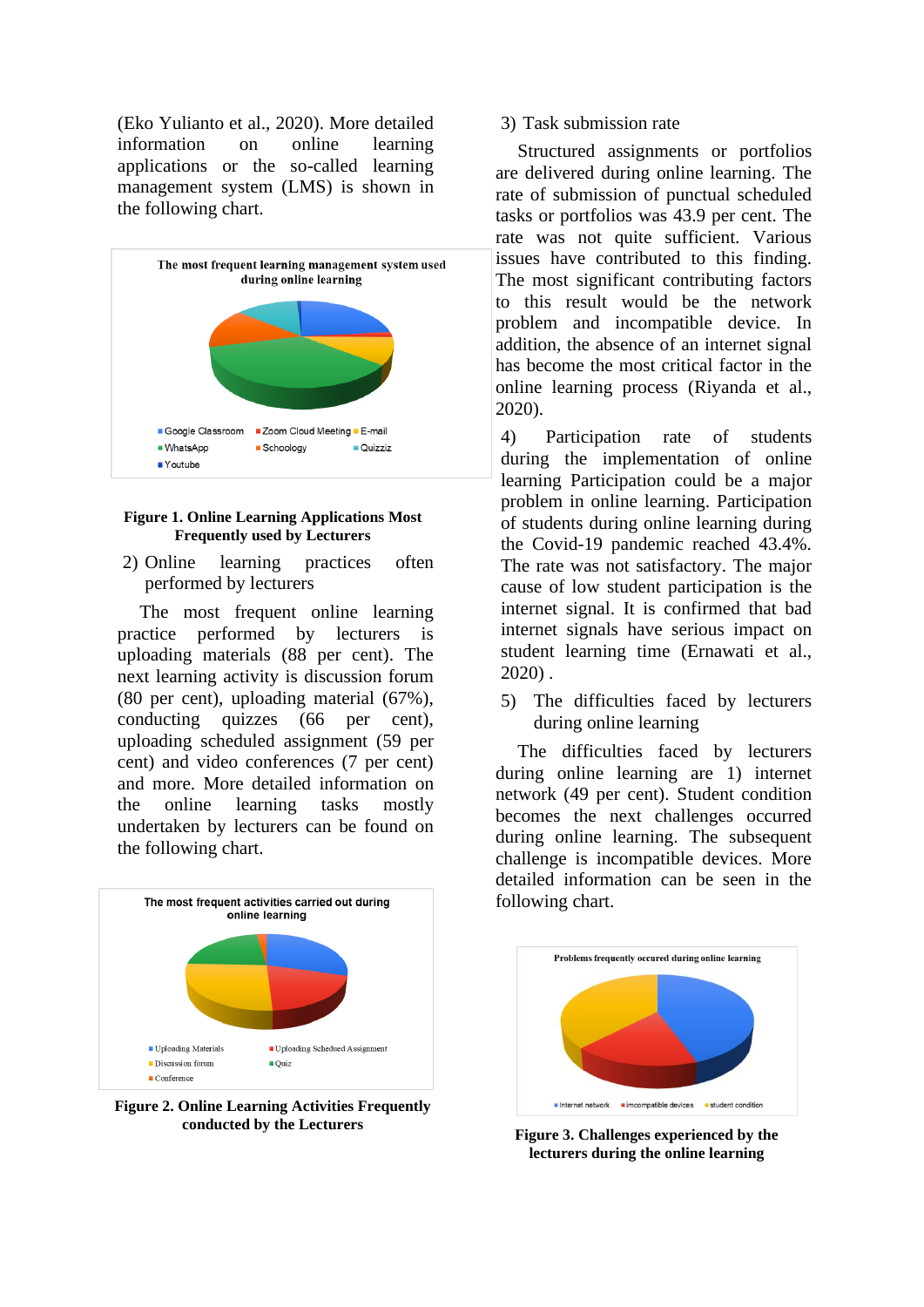Henceforth, the potential solutions to such problems are represented as follows: 1) prior information in WAG, advisory coordination, contacting absented students, 2) providing hard copied materials, 3) providing alternative accessible learning platforms, and 4) changing the internet provider.



**Figure 4. Alternative Solution conducted by the Lecturers during the Online Learning**

# **CONCLUSION AND SUGGESTION**

This section discusses the conclusion of the research and suggestion.

### *Conclusion*

Based on the data presentation and research findings and discussion, it can be elaborated that the most frequently used online learning application or so-called learning management system (LMS) are WhatsApp (93 per cent), Google Classroom (61 per cent), Schoology (39 per cent), Quizziz (34 per cent), Email (27 per cent) Zoom Cloud Meeting (20.7 per cent) and Youtube (2 per cent). Online learning practices frequently performed by lecturers involve uploading materials (88 per cent). The next learning activity is

discussion forum (80 per cent), uploading material (67%), conducting quizzes (66 per cent), uploading scheduled assignment (59 per cent) and video conferences (7 per cent). The rate of submission of punctual scheduled tasks or portfolios reached 43.9 per cent. Participation of students during online learning during the Covid-19 pandemic was 43.4 per cent

The problems faced by lecturers during online learning are internet network (49 per cent). Student condition becomes the next challenges occurred during online learning. The subsequent challenge is incompatible devices. The potential solutions to such problems are represented as follows: 1) prior information in WAG, advisory coordination, contacting absented students, 2) providing hard copied materials, 3) providing alternative accessible learning platforms, and 4) changing the internet provider.

# **REFERENCES**

- Allen, I. E., & Seaman, J. (2013). Changing course: Ten years of tracking online education in the United States. Sloan Consortium. PO Box 1238, Newburyport, MA 01950.
- Allo, M. D. G. (2020). Is the online learning good in the midst of Covid-19 Pandemic ? The case of EFL learners. *Jurnal Sinestesia*, *10*(1), 1– 10.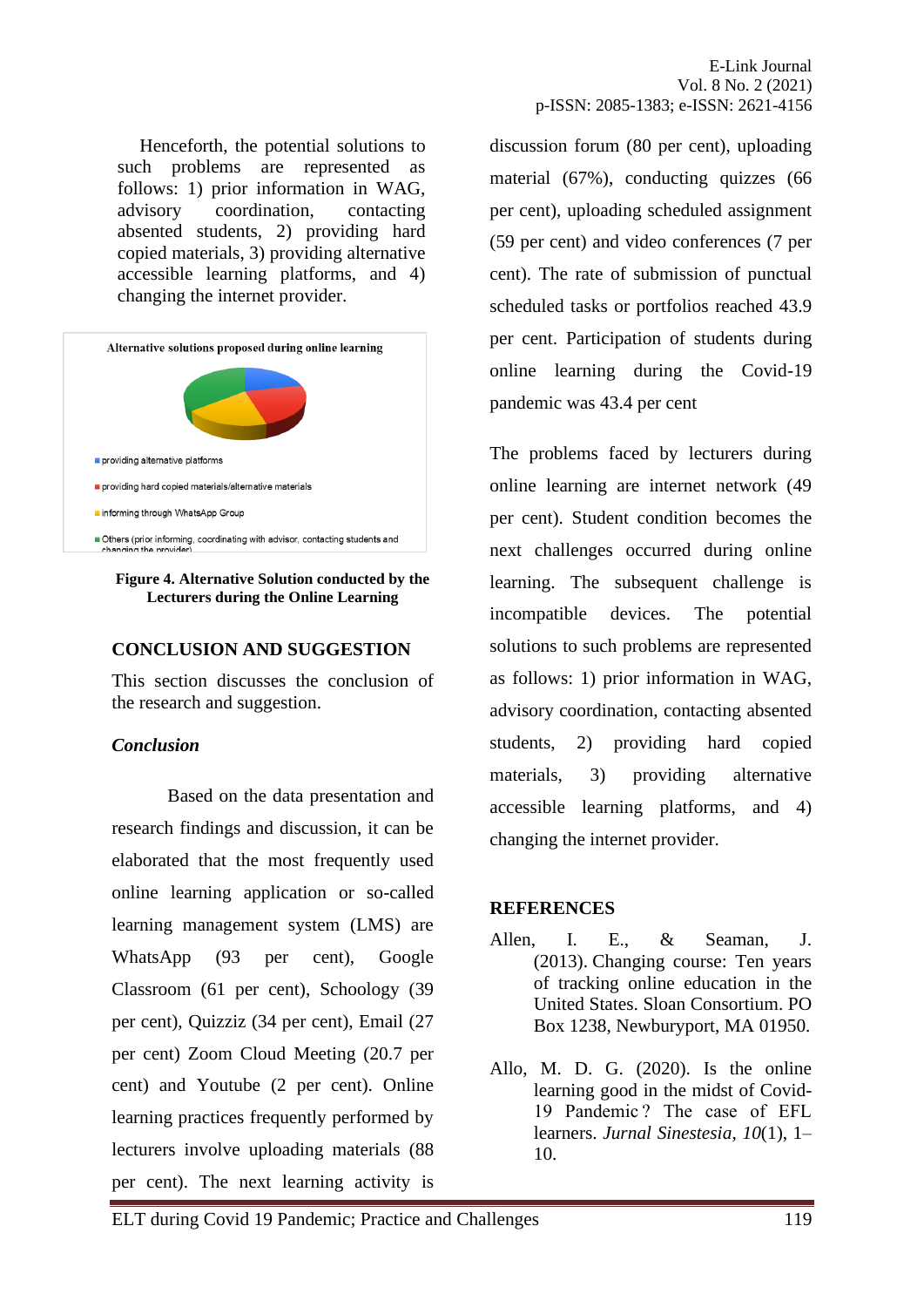- Arkorful, V., & Abaidoo, N. (2015). The role of e-learning, advantages and disadvantages of its adoption in higher education. *International Journal of Instructional Technology and Distance Learning*, *12*(1), 29– 42.
- Baker, A. (2003). Faculty development for teaching online: Educational and technological issues. The Journal of Continuing Education in Nursing, 34(6), 273-278.
- Campbell, J. L. (2004). Institutional change and globalization. Princeton University Press.
- Dabbagh. N., & NannaRitland, B. (2005). Online learning: Concepts, strategies and application. New Jersey, NJ: Upper Saddle River.
- Eko Yulianto, Putri Dwi Cahyani, & Sofia Silvianita. (2020). Perbandingan Kehadiran Sosial dalam Pembelajaran Daring Menggunakan Whatsapp groupdan Webinar Zoom Berdasarkan Sudut Pandang Pembelajar Pada Masa Pandemic COVID-19. *JARTIKA Jurnal Riset Teknologi Dan Inovasi Pendidikan*, *3*(2), 331–341. https://doi.org/10.36765/jartika.v3i2. 277
- Ernawati, Y., Universitas, D., & Darma, B. (2020). *Problematik Pembelajaran Daring*. *13*(1), 1–15.
- Fauzi, I., & Sastra Khusuma, I. H. (2020). Teachers' Elementary School in Online Learning of COVID-19 Pandemic Conditions. *Jurnal Iqra' : Kajian Ilmu Pendidikan*, *5*(1), 58– 70.https://doi.org/10.25217/ji.v5i1.9 14
- Hoq, M. Z. (2020). E-Learning During the Period of Pandemic (COVID-19) in

the Kingdom of Saudi Arabia: An Empirical Study. *American Journal of Educational Research*, *8*(7), 457– 464.https://doi.org/10.12691/educati on-8-7-2

- Irfan, M., Kusumaningrum, B., Yulia, Y., & Widodo, S. A. (2020). Challenges During the Pandemic: Use of E-Learning in Mathematics Learning in Higher Education. *Infinity Journal*, *9*(2), 147. https://doi.org/10.22460/infinity.v9i2 .p147-158
- Johnson, H. P., & Mejia, M. C. (2014). Online learning and student outcomes in California's community colleges. Public Policy Institute.
- Nkonge, B., & Gueldenzoph, L. E. (2006). Best practices in online education: Implications for policy and practice. Business Education Digest,  $(15)$ .
- Riyanda, A. R., Herlina, K., & Wicaksono, B. A. (2020). Evaluasi Implementasi Sistem Pembelajaran Daring Fakultas Keguruan dan Ilmu Pendidikan Universitas Lampung. *Jurnal IKRA-ITH Humaniora*, *4*(1), 66–71. https://journals.upiyai.ac.id/index.php/ikraithhumaniora/article/view/669
- Salem M. Alqahtani, M., Bhaskar, C. V., Vadakalur Elumalai, K., & Abumelha, M. (2018). WhatsApp: An Online Platform for University-Level English Language Education. *Arab World English Journal*, *9*(4), 108–121. https://doi.org/10.24093/awej/vol9no 4.7
- Urdan, T. A., & Weggen, C. C. (2000). Corporate elearning: Exploring a new frontier.